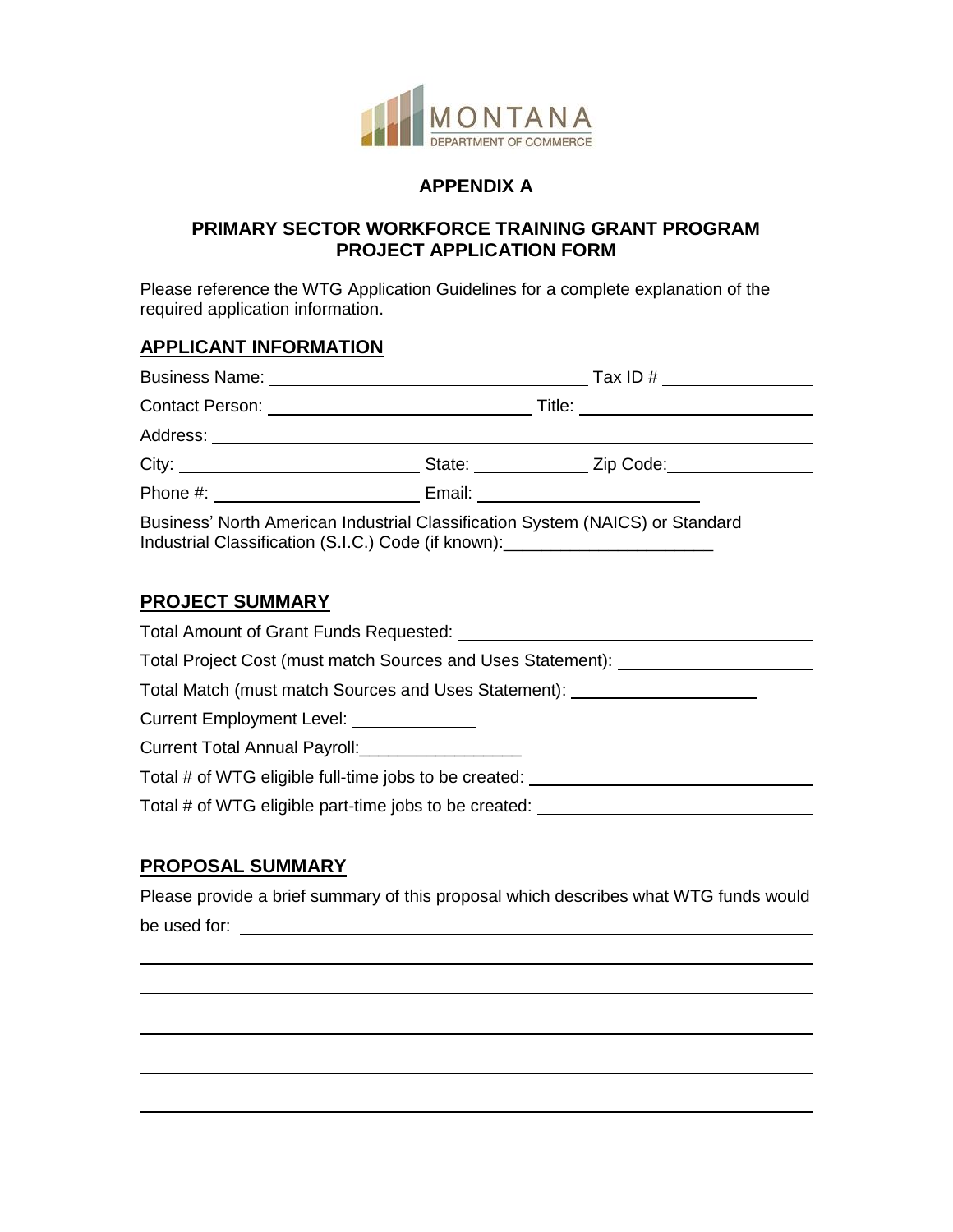**The undersigned authorized representative hereby certifies that** the information in this application is correct to the best of his/her knowledge; s/he has received, read, and understood the guidelines for the grant and agrees to comply with all requirements; and s/he has the authority to act on behalf of the company in submitting this application. The applying business agrees that the Montana Department of Commerce and the Montana Department of Revenue may share financial and tax information related to this application.

**Signature Community Community Community Community Date** Printed Name and Title